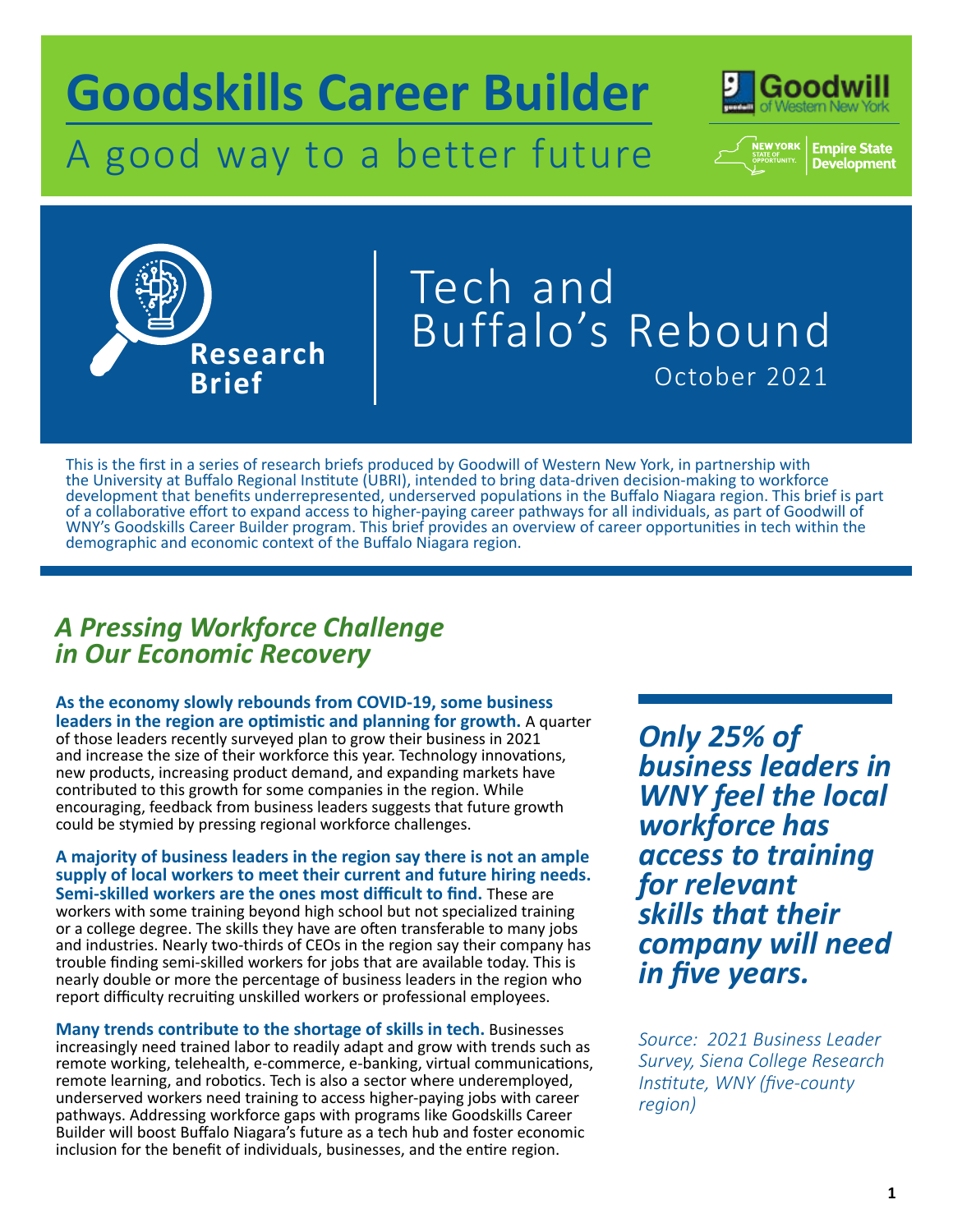### *With Increasing Demand, a Skills Gap for Tech Talent* **Exists**

**Demand for tech talent in Buffalo Niagara is strong and growing; unemployment is virtually nonexistent.** Only about 1% of workers in computer occupations in Buffalo Niagara are unemployed, compared to 8% for all workers. Altogether, there are over 14,100 computer and related jobs in Buffalo Niagara. These include computer programmers, software developers, website builders, computer user support specialists, information security analysts, network specialists and more. Between 2015 and 2020, jobs in this occupational category increased by 8%, outpacing 5% job growth for these occupations across the nation.

**Employers in Buffalo Niagara posted over 1,200 unique job postings** 

**for entry-level computer workers** needing no more than one year of experience, between March 2020 and March 2021. Nearly 40% (449) required specific skills but less than a four-year college degree. For every job posting requiring an advanced degree (master's degree or higher), there were nearly three postings for computer jobs that did not require a bachelor's degree.

**A limited supply of qualified candidates leads to jobs that take** 

**longer for employers to fill.** On average, it took Buffalo Niagara employers more than a month–39 days–to fill these jobs, about a week longer than the national average. The most common jobs employers filled at this entry level were test administrators, cybersecurity analysts, keyholder specialists, software testers and technical support specialists.

### **A future proofed workforce is one with tech skills, as demand for**

**tech workers cuts across industries.** A computer user support specialist, for instance, could be employed at a school, a hospital, an insurance headquarters or a call center. There are about 39,000 jobs in tech intensive industries in Buffalo Niagara (or industries where tech jobs account for a tenth or more of the total). Banks, computer device manufacturers, libraries, data processing firms, internet publishers, and telecommunications companies are represented in this group.

**Nearly three-quarter of all jobs in Buffalo Niagara require at least** 

**mid- to high-level digital skills,** according to research by the Brookings Institution. The Buffalo Niagara region ranks 43 out of the 100 largest metros in the nation for the share of jobs requiring advanced digital skills. These jobs extend beyond typical tech or computer jobs to include those that require higher levels of computer knowledge, usage and training, as well as skills that give humans an advantage over computers such as communication, critical thinking and creativity. Researchers at Brookings found these jobs associated with higher pay, higher growth and higher access to economic opportunity. But they are also jobs where race and gender-based challenges contribute to skills gaps and talent shortages for hiring employers.

*For every tech job opening in Buffalo Niagara requiring an advanced degree, nearly three require less than a four-year college education.* 

*Source: UBRI analysis of data from Emsi*

*In one survey, nearly 70% of employers said, "every job is essentially a 'tech job' because some part of the responsibilities is dependent on their ability to utilize various technologies."*

*Source: The Brookings Institution*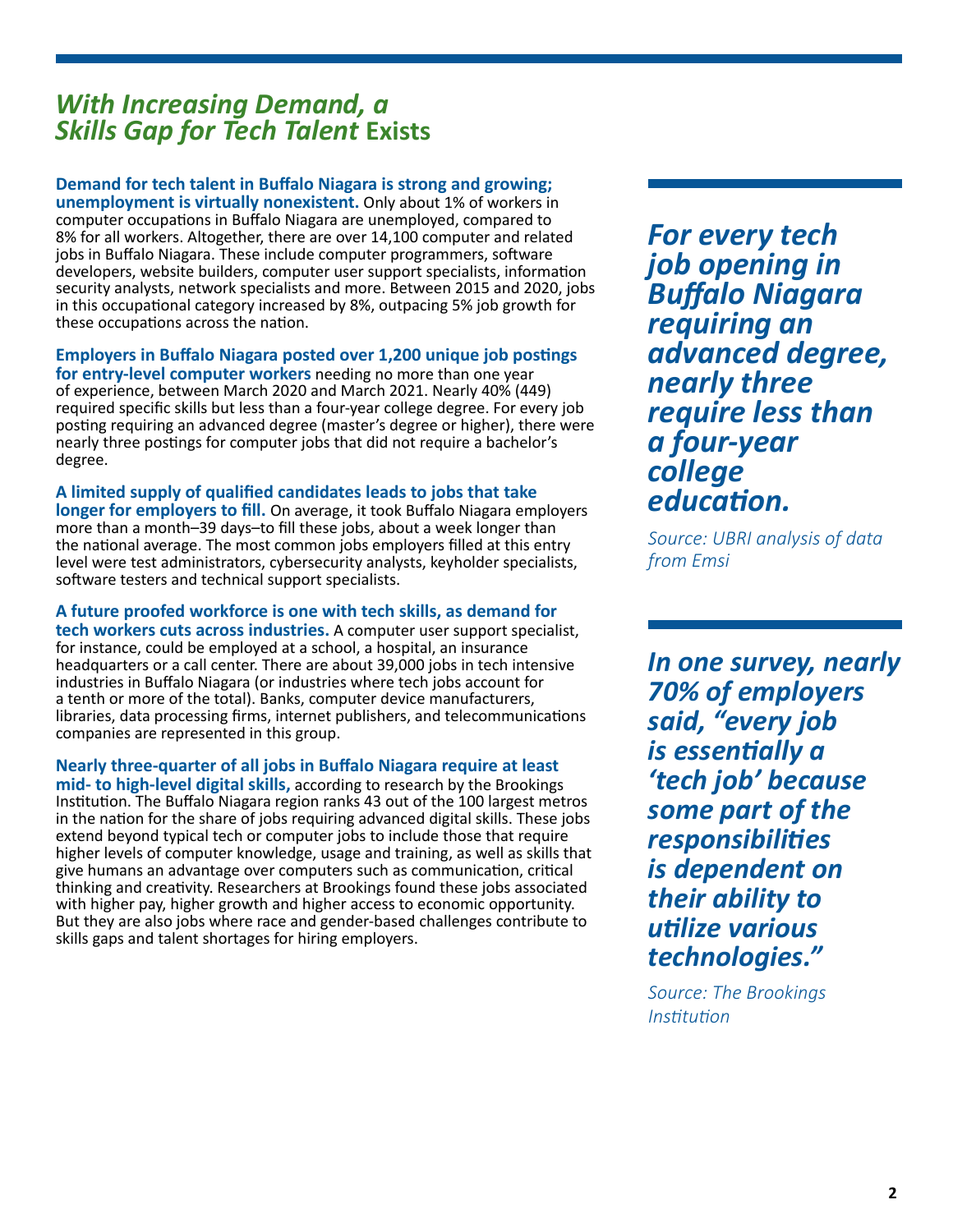### *Tackling an Opportunity Gap Could Narrow the Skills Gap*

### **Access to economic opportunity through tech is still limited for people of color.**

Many individuals face long-standing barriers. Disadvantaged communities are challenged by fewer options, poorer services and less resources for internet connectivity and technology usage. Digital deserts led to digital divides. Technology that was once viewed as a luxury is now a necessity for learning and working.

### **People of color who are Black or Hispanic are often at the greatest disadvantage.** They

account for 48% of Buffalo's population and 17% of Buffalo Niagara's population. However, they represent only 11% of workers in computer occupations in Buffalo Niagara. If people of color in Buffalo Niagara were represented in computer occupations as they are across the nation, this region would have over 1,900 workers of color in tech. Cultivating this many new workers would have more than filled every unique entry-level job posting for these occupations between March 2020 and March 2021.

### **Racial and ethnic gaps in the tech pipeline have trickle-down effects to tech-intensive**

**industries.** Recent data shows that people of color are underrepresented in the seven most tech-intensive industries and overrepresented in industries that are least dependent on tech and more often than not lower paying. Several industries in the latter category are among those hardest hit by COVID-19 job losses, especially accommodation and food services, arts, entertainment and recreation, and administrative and support services.

### **Work readiness skills combined with technical training give underrepresented job applicants a competitive edge, while addressing employer needs.** Filling job

openings often takes longer because many applicants lack a combination of technical and work readiness skills that hiring employers need. Across industries and occupations, business leaders seek candidates who can write, verbally communicate, take initiative, show work ethic, and demonstrate professionalism, in addition to having the right technical skills for the job.

Less than a third of business leaders across the five counties of WNY give job applicants a good grade in these areas, according to a survey completed last year. Training that cultivates these skills is important to job seekers and businesses, especially in sectors such as tech where hiring will remain strong.

### **People of color are underrepresented in 6 of 7 most techintensive industries. Most are higher paying.**

| <b>Most tech-intensive</b><br><b>industries</b>            | % People of<br><b>Color.</b> Buffalo<br>Niagara 2019-20 | <b>Higher Earnings</b><br>(More than Regional<br>Avg of \$50,917), 2019 |
|------------------------------------------------------------|---------------------------------------------------------|-------------------------------------------------------------------------|
| Finance and Insurance                                      | 16%                                                     |                                                                         |
| Professional, Scientific, and<br><b>Technical Services</b> | 15%                                                     |                                                                         |
| <b>Management of Companies</b>                             | 18%                                                     |                                                                         |
| <b>Health Care and Social</b><br>Assistance                | 25%                                                     |                                                                         |
| Real Estate and Rental and<br>Leasing                      | 18%                                                     |                                                                         |
| Information                                                | 18%                                                     |                                                                         |
| Utilities                                                  | 13%                                                     |                                                                         |

Source: US Census, QWI, 2019-20; Brookings Institution (for most and least digital/techintensive industries); NYSDOL, QCEW, 2019

### **People of color are overrepresented in 5 of 7 least tech-intensive industries. Most are lower paying.**

| <b>Least tech-intensive</b><br><b>industries</b>                                      | % People of<br><b>Color, Buffalo</b><br>Niagara 2019-20 | <b>Higher Earnings</b><br>(More than Regional<br>Avg of \$50,917), 2019 |
|---------------------------------------------------------------------------------------|---------------------------------------------------------|-------------------------------------------------------------------------|
| Agriculture, Forestry, Fishing<br>and Hunting                                         | 23%                                                     |                                                                         |
| Accommodation and Food<br><b>Services</b>                                             | 26%                                                     |                                                                         |
| Administrative and Support<br>and Waste Management and<br><b>Remediation Services</b> | 30%                                                     |                                                                         |
| Transportation and<br>Warehousing                                                     | 25%                                                     |                                                                         |
| Manufacturing                                                                         | 16%                                                     |                                                                         |
| Construction                                                                          | 11%                                                     |                                                                         |
| Arts, Entertainment, and<br>Recreation                                                | 21%                                                     |                                                                         |

Source: US Census, QWI, 2019-20; Brookings Institution (for most and least digital industries); NYSDOL, QCEW, 2019

### **WNY business leader assessment of job applicants based on those seen over the last couple of years.**

| <b>Skill</b>    | <b>Excellent/Good</b> | <b>Fair/Poor</b> |
|-----------------|-----------------------|------------------|
| Technical       | 30%                   | 63%              |
| Professionalism | 30%                   | 66%              |
| Verbal          | 27%                   | 70%              |
| Work Ethic      | 26%                   | 70%              |
| Initiative      | 22%                   | 72%              |
| Writing         | 15%                   | 79%              |

Source: Siena College Research Institute, Oct 2019 - Jan 2020